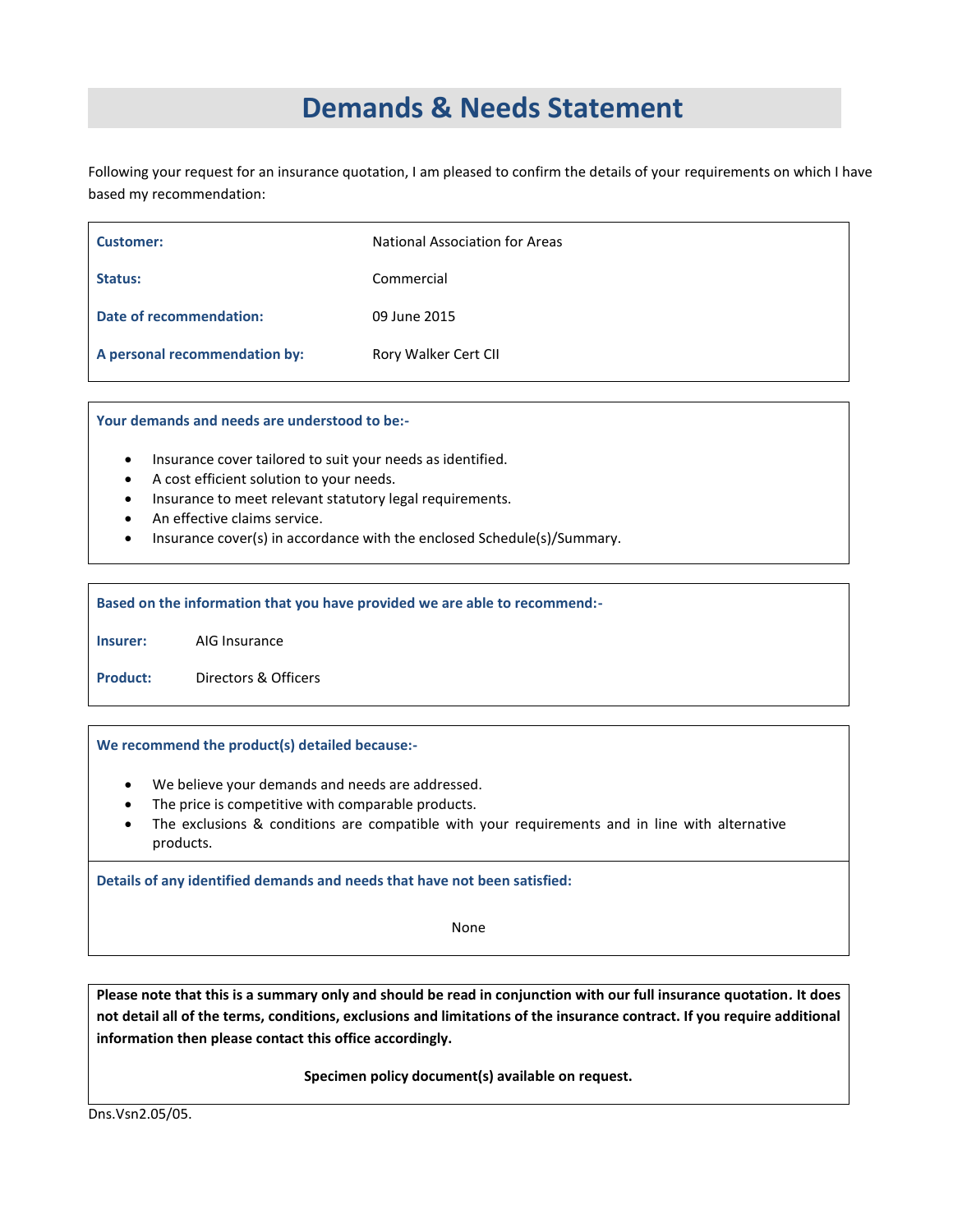# Terms of Business Agreement

# **Introduction**

Brokerbility Insurance Brokers is a trading name of BHIB Limited, an insurance intermediary. Our address is Windsor House, Cliftonville, Northampton NN1 5BE and the registered office is: AGM House, 3 Barton Close, Grove Park, Enderby, Leicester LE19 1SJ. email:enquiries@oconnorinsurances.co.uk. BHIB Limited is registered in England and Wales, number 829660 and is a wholly owned subsidiary of Brokerbility Holdings Limited. This Terms of Business Agreement comes into force on the day you receive it from us and will remain in force until you are provided with revised terms.

#### **Regulation**

We are authorised and regulated by the Financial Conduct Authority (FCA), number 116675. Our permitted business is introducing, advising, arranging, dealing as agent and assisting in the administration and performance of general insurance contracts. This can be verified by contacting The FCA, 25 The North Colonnade, Canary Wharf, London E14 5HS, telephone number 0800 111 6768, website www.fca.org.uk. We abide by the FCA Rules and Guidance for General Insurance. We hold and maintain Professional Indemnity insurance, as required by the FCA.

#### **Our Service**

As an insurance intermediary acting on your behalf our role is to advise you and make a suitable recommendation after we have assessed your needs. We advise on all types of general insurance products and we are not tied to any one insurance company. Generally, we provide advice based on products from a range of Insurers, however, for certain products we may only deal with a single insurer or select from a limited number of insurers (list available on request) as advised to you. We will discuss your insurance requirements with you, including the scope of cover required, limits to be sought and pricing. Upon receipt of your instructions, whether written or verbal, we will endeavour to satisfy your requirements in your best interests. However, we will not in any circumstances act as an insurer nor will we guarantee or otherwise warrant the solvency of any insurer. We constantly monitor the insurers available to us and we will discuss with you any concerns that may arise. Alternatively, if you confirm it in writing to us, we can place your risk without providing any advice.

During the course of the placement of your insurance we will keep you informed about the progress of our negotiations and will identify any inability to fulfil your requirements. We will take all reasonable steps to confirm your insurance requirements before the intended date of inception, renewal or extension of cover (whichever is appropriate). We will provide you with all relevant information about the insurance cover we recommend, including the basis on which the product and the provider have been selected, enabling you to make an informed decision about whether or not to proceed. We do not act for every insurance company and therefore cannot guarantee that the cost of your insurance cover will be the cheapest in the market or that the policy wordings will provide the widest cover. However, we endeavour to provide cover commensurate with your risks and requirements. We will advise you if the product recommended is not regulated by the FCA. Our service will extend to dealing with mid-term alterations, claims assistance and renewal advice and processing. We act on your behalf in selecting an appropriate policy to meet your needs and in assisting you with claims matters. We may either act on your behalf, or on behalf of the insurer, in arranging your cover. Please let us know if you would like confirmation of the situation for any policy arranged for you.

# **Treating Customers Fairly**

Brokerbility Insurance Brokers are committed to a policy of Treating Customers Fairly and places the interests of the customer at the heart of the firm's business strategy. Our commitments to you are:

- To treat you as an individual and listen to you;
- To act at all times with integrity;
- To have qualified staff to provide guidance and assistance in helping you select the appropriate insurance product;
- To give you correct and clear information to enable you to make informed choices;
- To address your concerns in a sympathetic and understanding manner.

If you have any feedback, whether good or bad, let us know as we value your views to help us shape the future of our company.

#### **Duty of Disclosure and Access to Premises**

Your insurance is based upon the information provided to the insurance company.

For Consumers (individuals buying insurance wholly or mainly for purposes unrelated to their trade, business or profession) this means that you must take reasonable care to answer all questions fully and accurately. Once cover has been arranged, you must immediately notify us of any changes to the information that has been provided to your insurers. Failure to provide accurate and up to date information may invalidate your insurance cover and mean that a claim may not be paid.

All other customers must disclose all 'Material Facts' (any information that may influence the insurer's decision over cover or terms) prior to inception and throughout the period of insurance. Failure to disclose material information may invalidate your insurance cover and could mean that a claim may not be paid.

By prior arrangement, access to your premises must be allowed, when required for underwriting or claims purposes.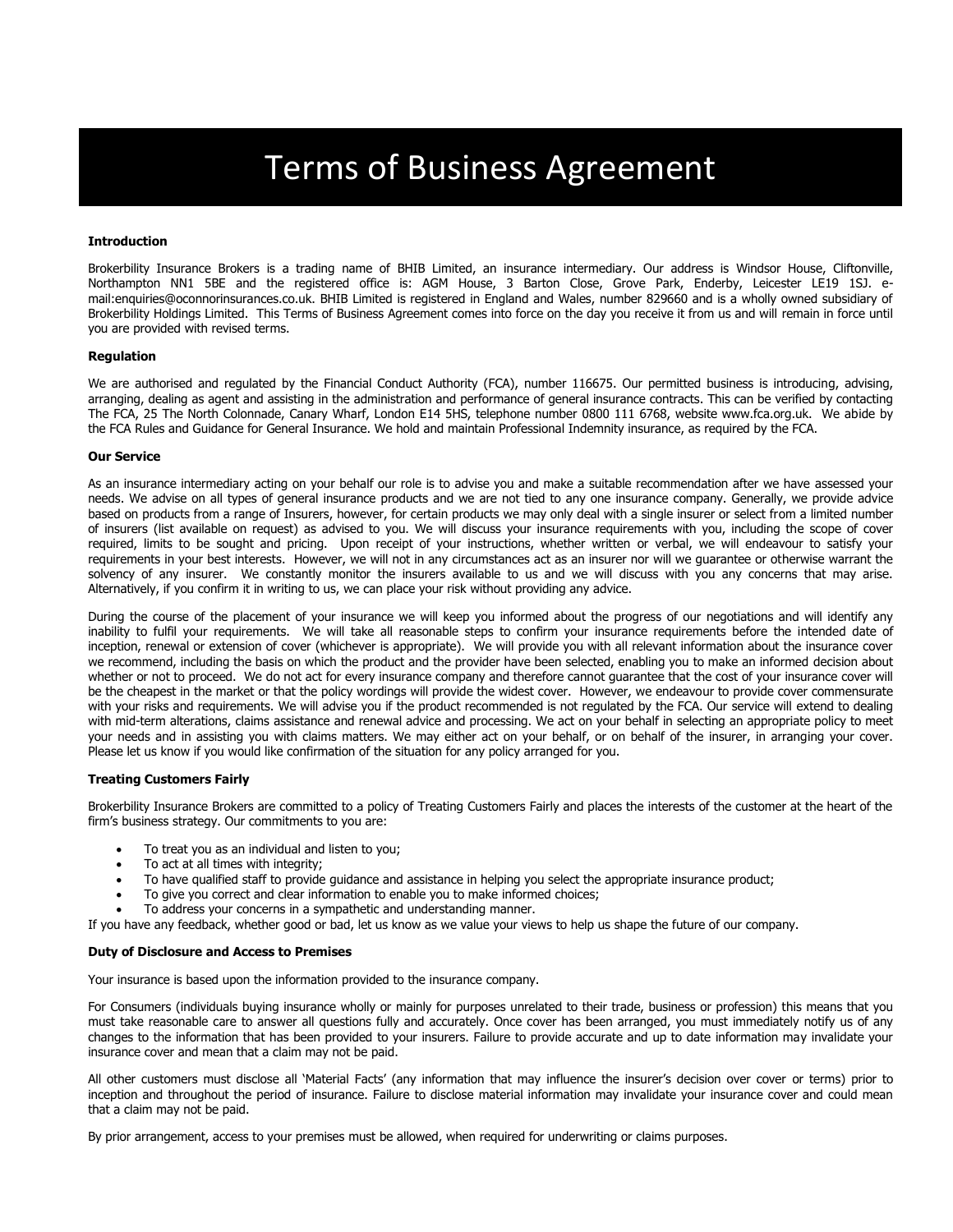## **Data Protection and Confidentiality**

Any personal data you provide will be treated as confidential and held securely. We will not pass your personal data to any other organisation unless it is necessary to do so to fulfil our obligations to insurers or where required by any regulation or enactment, or with your consent. You have a right to request access to any personal data held by us by writing to our Compliance Officer.

### **Credit Referencing**

In order to be able to offer premium finance and more favourable terms, certain insurers may, from time to time, carry out credit checks using external credit agencies. Such checks will appear on your credit file regardless of whether or not your application for cover proceeds. If you require clarification on this matter or would prefer such checks to not be carried out, please contact the office.

# **Documentation**

We will issue documentation in a timely manner confirming the basis of the cover including commencement date, period of cover, certificates, policy documents, a statement of demands and needs and payment details. You should ensure that the cover meets your requirements and that documentation is kept safe and secure. We will aim to ensure that Consumers receive details of renewal terms no less than 21 days before expiry of the policy. For commercial customers this period will be 14 days. Any changes will be explained and if you are a Consumer, you have the right to request a new policy document at renewal.

# **Awareness of policy terms**

It is your responsibility to read your policy document to satisfy yourself that the cover meets your requirements. Should you have any queries, or concerns, please contact us immediately.

#### **Settlement Terms**

We will be responsible for issuing invoices and/or arranging finance for all new, renewal or mid-term alterations within appropriate timescales and will make it clear when payment is due. You will be responsible for prompt payment of premiums due to enable us to make payments to insurers in accordance with the agreed terms of business. We normally accept payment by cheque, debit or credit card, or by BACS transfer. We reserve the right to apply a charge of £10 should your bank refuse to honour a cheque provided by you. Where any part of a Premium or IPT is outstanding we may withhold any Policy documents, Certificates, No Claims Discounts proof or other documentation pending full payment of such outstanding Premium and IPT. We will ensure that you have full details of your insurance cover and any documents you are required to have by law.

#### **Handling client money**

Client money is money of any currency that we receive and hold in the course of carrying on insurance mediation on your behalf (e.g. premiums, claim settlements and refunds). We hold client money in a Client Bank Account under a Statutory Trust. For the purpose of some transactions, client money may pass through other authorised intermediaries before the insurer receives it. In order to complete an insurance transaction for you, your money may be passed to a third party outside the UK. Differences in the legal and regulatory regime outside the UK mean that your money may not be treated in the same way as it is in the UK in the event of a third party failing. You may ask us not to transfer your money outside the UK. Any interest earned on client money will be retained by Brokerbility Insurance Brokers and will not be paid to customers. We may also collect and hold money as an agent of the insurer.

# **Remuneration**

Our remuneration for the services we provide to you will either be in the form of commission from the insurers and premium finance providers with whom we place business, specific fees or a combination of both. Commission rates are variable and do not, in many cases, reflect the work done by us on your behalf. Where the commission rate does not cover the work done by us we may add a fee. Any fees and the reason for them will always be notified to you in advance and are non-refundable in the event of cancellation. We reserve the right to retain commission earned if you cancel or adjust a policy. We may also earn income from insurers based on the overall performance of our account with them and not directly related to your insurances and may additionally receive payment in return for the transfer of work involved in the administration of certain policies on behalf of insurers. If you would like details of any commission, remuneration or payment that we receive for arranging the insurance and any additional general insurance related activities, please contact us.

#### **Claims**

If you need to make a claim, please contact us immediately. If you are unsure whether or not to make a claim, please contact us for advice. Failure to adhere to the notification requirements of insurers, as set out in their policy document, may entitle insurers to refuse settlement of the claim, in whole or in part. Except where otherwise agreed, we will provide claims handling services during the policy period. These services can be continued beyond our appointment as your broker, subject to a separate fee to be agreed at the time. Our services include notification of the claim to insurers in accordance with the policy.